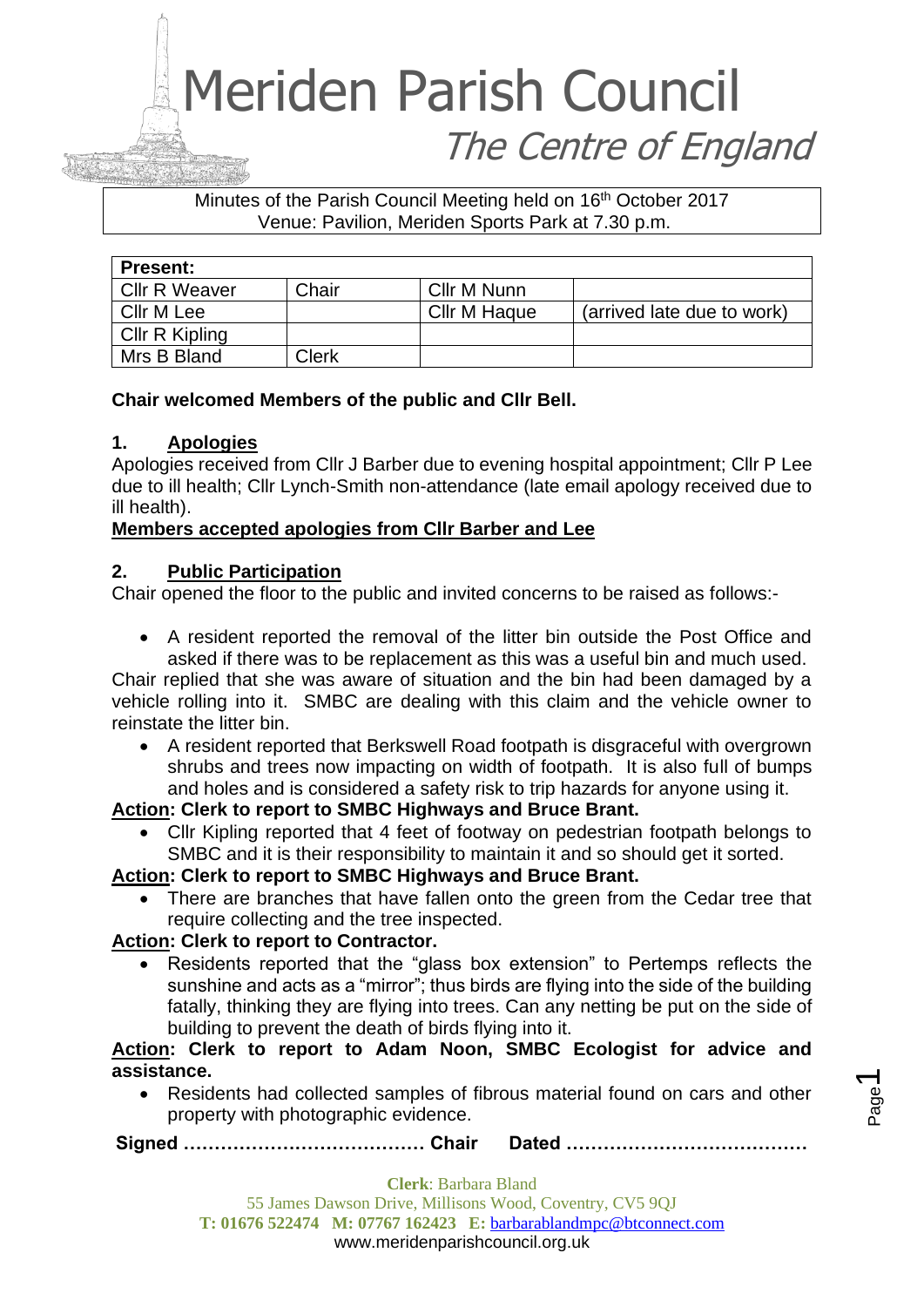#### **Action: Clerk to report to Hanah Moxon, Harworth Estate, to send to Laboratory for analysis.**

Chair thanked residents for their participation.

#### **3. Declarations of Interest**

3a To declare any personal interests in items on the agenda and their nature. Nothing to declare.

3b To declare any prejudicial interests in items on the agenda and their nature Nothing to declare.

3c Chair reminded the meeting that Members Declarations of Interest forms outstanding remain Cllrs Lynch-Smith and Haque. She urged both to complete and return to the clerk.

**Action**: Cllrs Lynch-Smith and Haque to complete forms and forward to clerk so all updated forms may be sent to Deborah Merry, Head of Democratic Services, SMBC, for website update.

#### **4. Minutes of Last Meeting**

The minutes of the Parish Council meeting held on 18<sup>th</sup> September 2017, circulated prior to meeting, were considered for accuracy. Members approved the minutes as a true record.

**IT WAS RESOLVED** Cllr R Kipling proposed acceptance of the minutes of Parish Council meeting held on 18th September 2017, seconded by Cllr M Nunn.

#### **5. Finance**

5.1 Approve October Payments

The clerk circulated October payments for consideration and approval.

(i) Meriden Parish Council October payments £2,647.87.

**IT WAS RESOLVED** Cllr R Kipling proposed approval of Meriden Parish Council October payments of £2,647.87 seconded by Cllr M Nunn.

(ii) Meriden Sports Park October payments £3,157.76.

**IT WAS RESOLVED** Cllr P Lee proposed approval of Meriden Sports Park October payments of £3,157.76 seconded by Cllr M Lee.

#### 5.2 Annual Return & External Audit 2016-17

Chair advised that the Audit Certificate and Report had finally been received from Grant Thornton. There were five reported minor issues to resolve as follows:-

- Annual Governance Statement should be approved by Members prior to agreeing Annual Return;
- Annual Return should be approved by Members after the Annual Governance Statement;

**Signed ………………………………… Chair Dated …………………………………**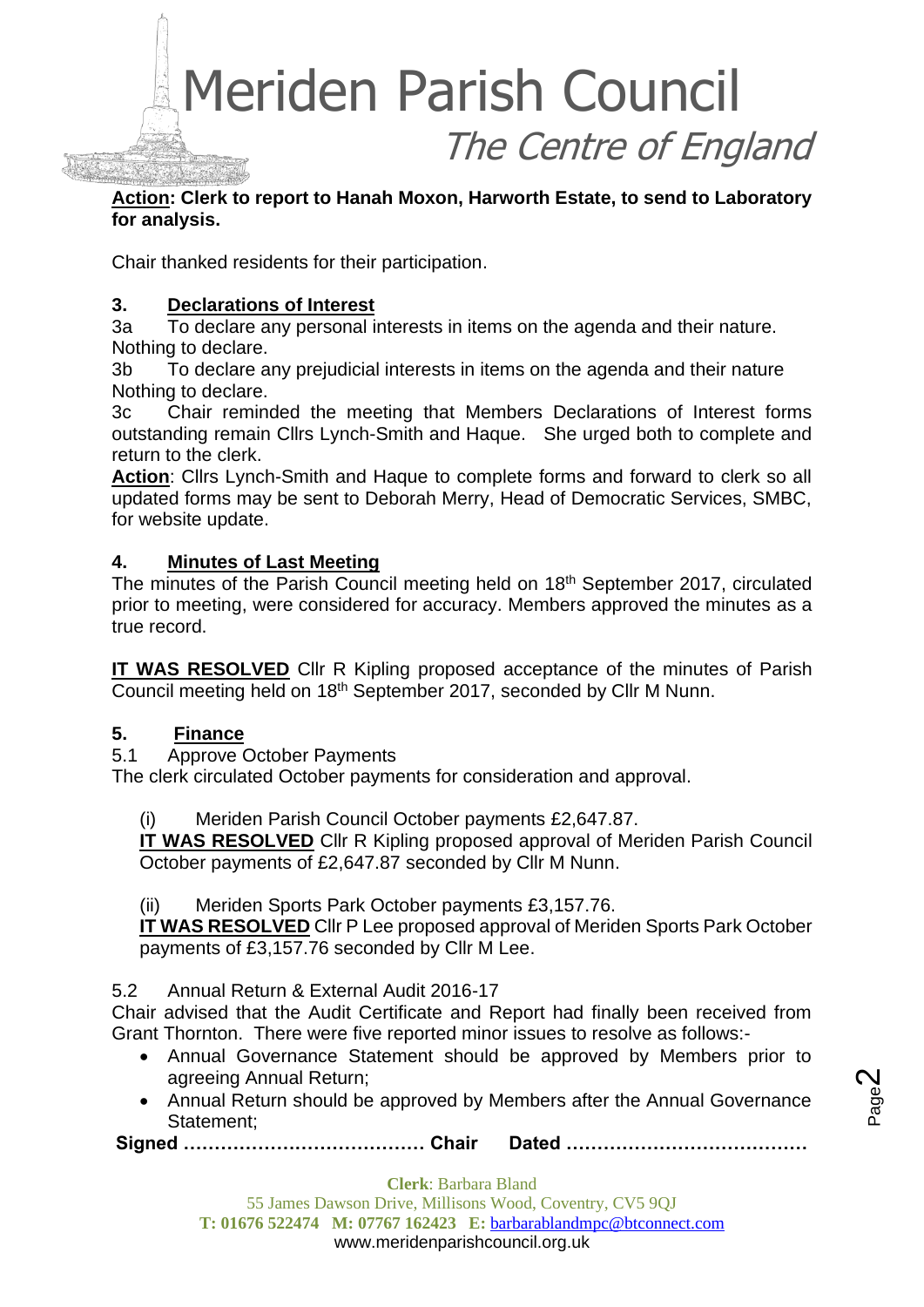

- The assets identified in the Asset Register were removed in 2017 but should have been restated for 2016 Box 9;
- A clerical error in Box 6 for 2015/16 should read £1,608,502.
- The Internal Auditor answered 'Yes' to objective F in relation to petty cash. This should state "not covered".

Chair reported that the finance committee had met immediately prior to full Council meeting, and with delegated powers agree the Audit Certificate and Report. The finance committee recommend Members approve audit outcome. She further stated that finance committee requested the clerk write a letter of complaint to Grant Thornton stating the breach of statutory conditions to have a public notice of audit conclusion posted by 30<sup>th</sup> September 2017 and requesting a 50% reduction of audit fee payable. **IT WAS RESOLVED** Members considered finance committee recommendation and approved (I) Audit Certificate and Report; and (2) letter of complaint to Grant Thornton with request for 50% fee reduction. Proposed by Cllr Weaver and seconded by Cllr M Lee.

#### 5.3 2017-18 Half Year Accounts

Chair reported that finance committee had carried out internal checks with quarter 2 reconciliation of business and reserve accounts for checks and sign off, together with Quarter 2 Bank Account Reconciliations Summary. Cllr M Lee and Cllr Nunn checked finance management system against Barclay's statement and approved reconciliation. Finance Committee received Quarters 1 & 2 (Half Year) 01 Apr – 30 Sep 2017 Financial Summary and received:-

- (i) I & E Expenditure by Budget Heading
- (ii) Financial Budget Comparison
- (iii) Financial Summary Cashbook including Reserve Balance

Finance Committee signed off with delegated powers and recommend Members approve the half year accounts. Cllr Kipling requested a copy for his reference.

**IT WAS RESOLVED** Members approved finance committee recommendation and accepted half year accounts. Proposed by Cllr Weaver and seconded by Cllr M Lee. **Action: Clerk to forward copy of financial summary to Cllr Kipling.**

#### **6. Progress Reports**

6.1 Village Hall Management Committee Nothing to report.

6.2 War Memorials

Cllr M Lee will cover this in item 10.2(i).

6.2(i) Heritage Monuments & Memorial Funding Cllr M Lee will cover this in item 10.2.

6.3 Meriden Pool

**Signed ………………………………… Chair Dated …………………………………**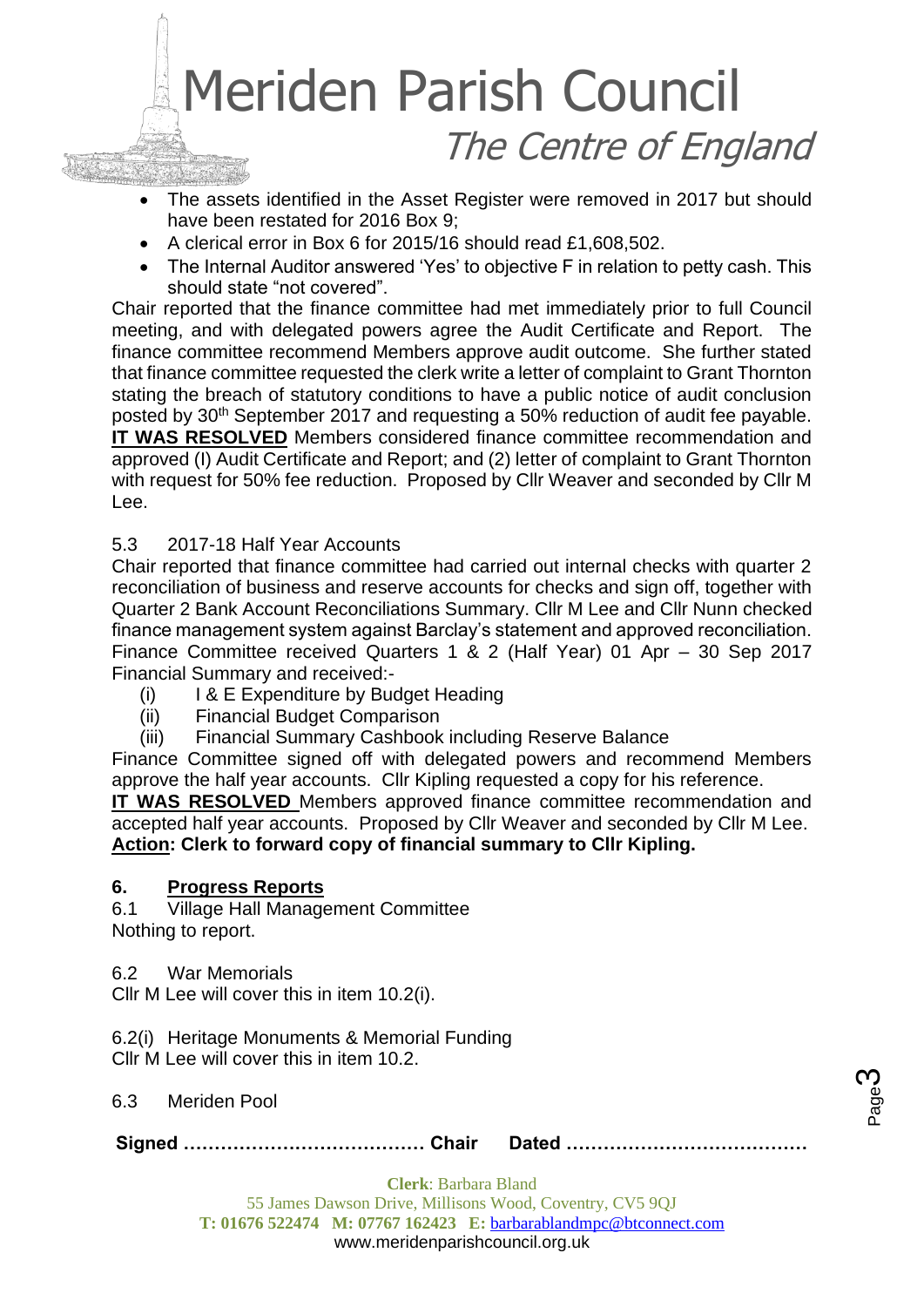6.3(i) Red Kite Management Plan & Suez Funding

Chair advised that she and the clerk had held dates in the diary for Chris Edgell to provide a confirmed date to meet with working party that he was to put together including teams from Ecology, Landscaping and Drainage, technical expertise required to complete Suez funding application and to deliver on quotations. Currently the Suez application cannot be progressed which will further delay pool works. This is a disappointing outcome for the Pool project. An email to be sent to Chris Edgell copied to Chris Barr.

**Action:** Cllr Weaver and the clerk to continue working with SMBC officers to progress pool improvement works.

6.4 Allotments Nothing to report.

6.5 Footpaths/Forum Nothing to report.

6.6 Quarries Liaison Group Nothing to report.

#### 6.7 Solihull Area Committee

The next meeting is 19<sup>th</sup> October 2017 at Jubilee Centre, Balsall Common. Guest speakers include West Midlands Pension Fund and Chief of Fire & Rescue Services.

#### 6.8 Tree Wardens & TPO List

Chair reported the following email received from David Wigfield regarding concerns raised by residents at 18<sup>th</sup> September 2017 meeting:-

*"Dear Mr Lee & Mrs Bland,*

*I can confirm that I conducted a site visit yesterday, accompanied by the relevant Tree Officer for the area (Darren Parkin). The tree was inspected, but there was no evidence of any unauthorised works or damage. It would seem that the foliage die-back is due to nothing other than natural causes. In these circumstances, in the absence of any evidence of an offence, we are unable to pursue the matter any further so I will now be closing the case.*

*I hope this is of some assistance, but please feel free to contact me if you have any further queries.*

*Regards.*

*David Wigfield*

*Team Leader – Enforcement, Monitoring and Compliance"*

#### 6.9 Community Surgeries

Chair reported that the issues raised by Leys Lane residents and photographic evidence was presented to Nick Page, CEO, SMBC. Enforcement officers were despatched the same day and this route is part of the wider parish enforcement area to be monitored and action taken accordingly.

**Signed ………………………………… Chair Dated …………………………………**

Page 4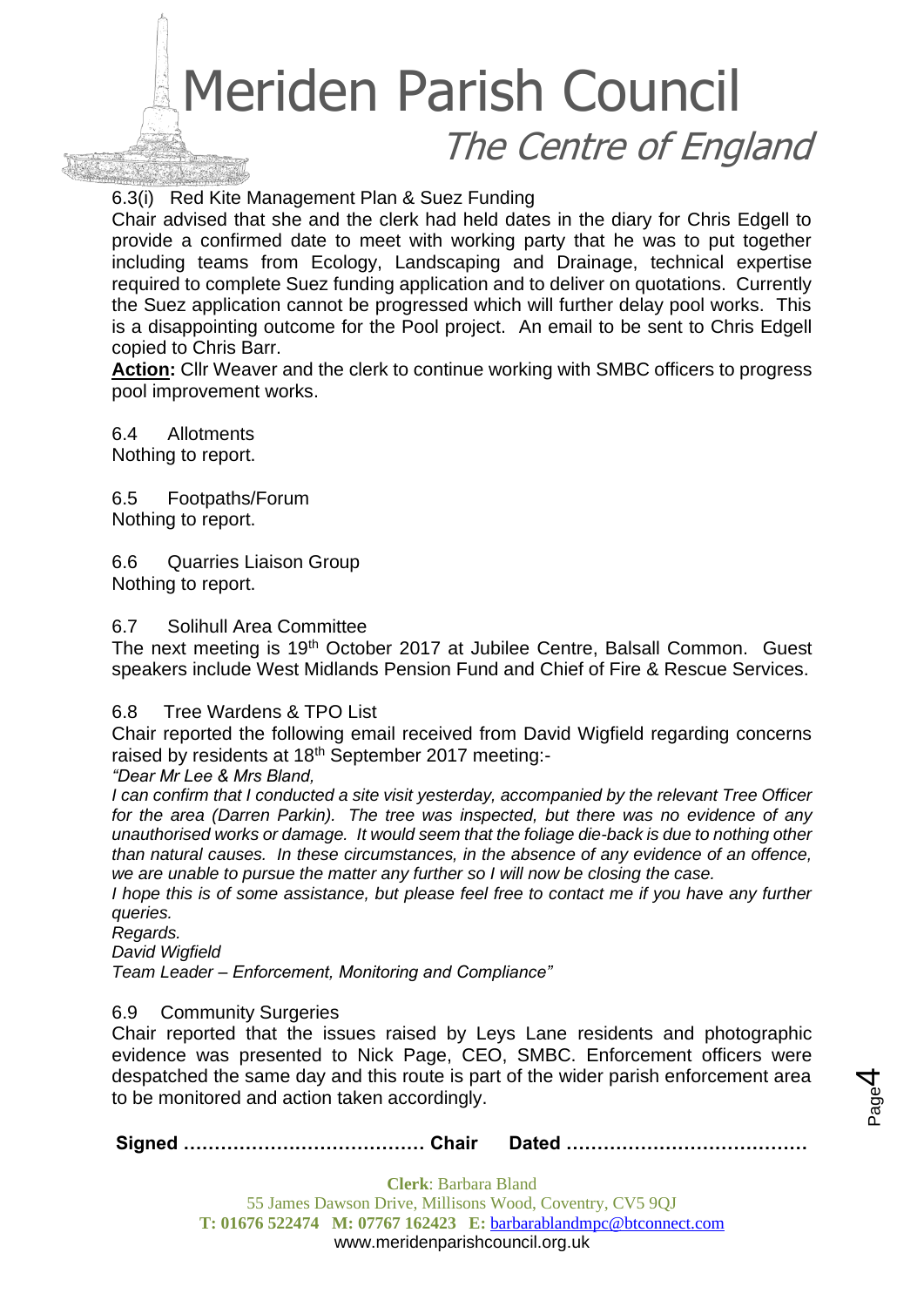Cllr Bell advised that he had recently met with the Community Police team for rural areas (including Meriden) and noted that there are so few officers available to attend parking issues with the area covered from the NEC to Cheswick Green.

Community surgeries were held on 9<sup>th</sup> October with apologies received from Bruce Brant. The following was raised and actioned with SMBC and West Midlands Police:- **Residents of Leys Lane regarding:-**

- Parking Issues
- Lack of bollards
- Vehicles obstructing footpath and crossing
- Blocking of Digby Place access/crossing by disabled driver
- No parking for Digby Place residents
- SCH re-housing residents with vehicles with only parking available on Leys Lane including taxi business
- Vehicles parking opposite driveway access making it impossible to get on and off drives
- Delivery vehicles i.e. Morrisons, Sainsburys deliveries parked on walkways or at closest to delivery address without consideration of residents
- Covenants on Mulberry Gardens prohibits "white van" parking, therefore white vans regularly parked on Leys Lane blocking footpaths and crossing.

#### **Outside of surgery residents drop in with following issues:-**

- Lack of maintenance to gullies/gutters/street cleansing
- No collection of grass from verge mowing
- All debris blocking drains
- Weeds growing in gutters
- Meriden Pool a disgrace

#### **Action: Clerk, Bruce Brant, Highways and West Midlands Police.**

#### 6.10 Community Speed Watch

Chair reported the next round of speed watch is set for November and December. Cllrs M Lee and Weaver confirm availability. Awaiting Cllr Lynch-Smith confirmation to meet minimum requirement of three officers.

#### 6.11 HS2

Cllr Bell reported that he had attended an Implementation Meeting and confirmed Contractors had now been appointed but there was no news of date of commencement.

6.12 Meriden Sports Park (quarterly summary only)

Please refer to 25<sup>th</sup> September 2017 Directors meeting minutes reported, attached for ease of reference.

**Signed ………………………………… Chair Dated …………………………………** 6.13 Meriden Sport & Recreation Trust Update Chair reported that the  $2<sup>nd</sup>$  instalment of the grant funding for core costs has been received from Trustees for period 01 October 2017 to 31 March 2018.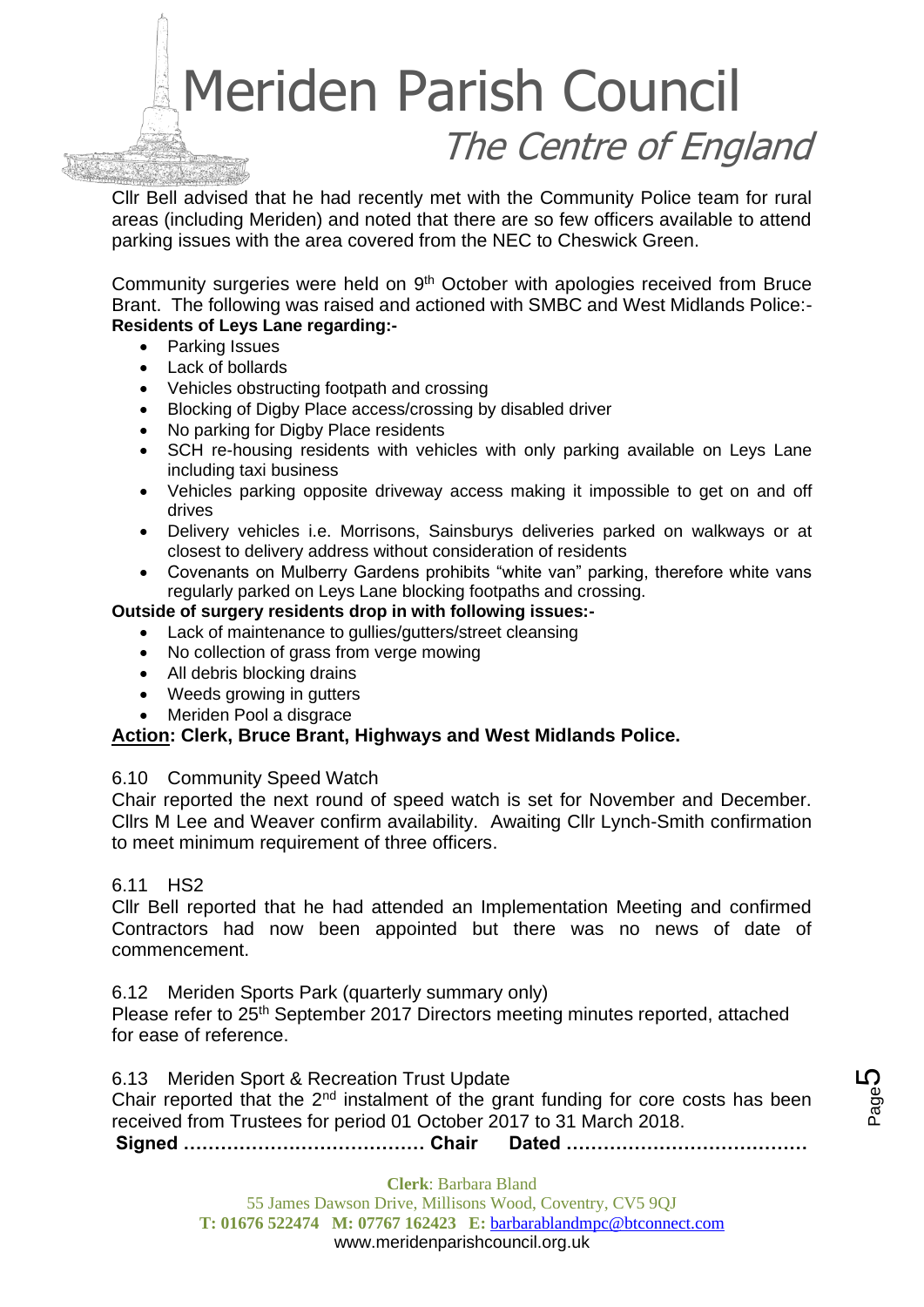

The next meeting of Directors and Trustees is arranged for 27<sup>th</sup> November 2017 with a request for early sight of the 2018-19 budget projections. **Action: Clerk and Cllr R Weaver.**

#### **7. Clerk's Report**

Chair reported that Cllr Kipling had requested an account from clerk's actions regarding her meeting with NRS Area G Site Manager, Wayne Wardle.

An email was sent to Paul Tovey, Dav Chohan, David Wigfield, Nick Barlow and Cllr Bell as follows:- *Please see the link below to photographs taken this morning whilst Cllr Nunn and myself were driving to a meeting. This subject has been raised many times previously at Quarry Liaison Group; and reported to NRS. The carriageway into NRS is dry and relatively clean. The exit onto carriageway turning either left or right is red, muddy and wet! It would appear that lorries are leaving the site with "wet undercarriages and wheels" (assume wheel wash is now installed and operating); however what use is a "wheel-wash" that is supposed to remove "debris and muck" prior to exiting the site, only to drop the "muck" onto the highway!* 

*We have repeatedly requested (i) licence conditions for Operator to maintain and cleanse highway (ii) if conditions are not being adhered to then where are Highways Officers in enforcing the conditions of licence (iii) this situation will get worse as we move into autumn/winter inclement weather and drivers face hazardous conditions negotiating NRS entrance and A45 slip road (vi) the footpath is disgraceful with compacted red muck that is slippery under foot (v) all highways signage is unreadable as it is caked with red muck (vi) there is no improvement once on the A45 travelling towards Stonebridge as the slip road and nearside lane is red and muddy.*

*I appreciate there are different agencies involved with Birmingham Road and the A45 but surely Highways England, North Warwickshire, Solihull and Packington can bring some pressure to NRS to improve their cleansing regime to maintain a clean, safe and non-hazardous highway.*

*As a matter of interest any debris on the highway from un-sheeted wagons or drops out from under-carriages or wheels after using wheel-wash, damaging windscreens, body work, tyres, can I instruct complainants to send damage/repair invoices to SMBC for reimbursement?*

This prompted a visit from NRS and a site visit and I can confirm discussion as follows:-

• Entrance

NRS to give some thought to vehicles exiting site without dropping debris onto highway. Nick Barlow has requested NRS hose down vegetation, verges and signage. NRS to cut back trees and cleanse footpaths removing compacted mud.

• Wheelwash

**Signed ………………………………… Chair Dated …………………………………**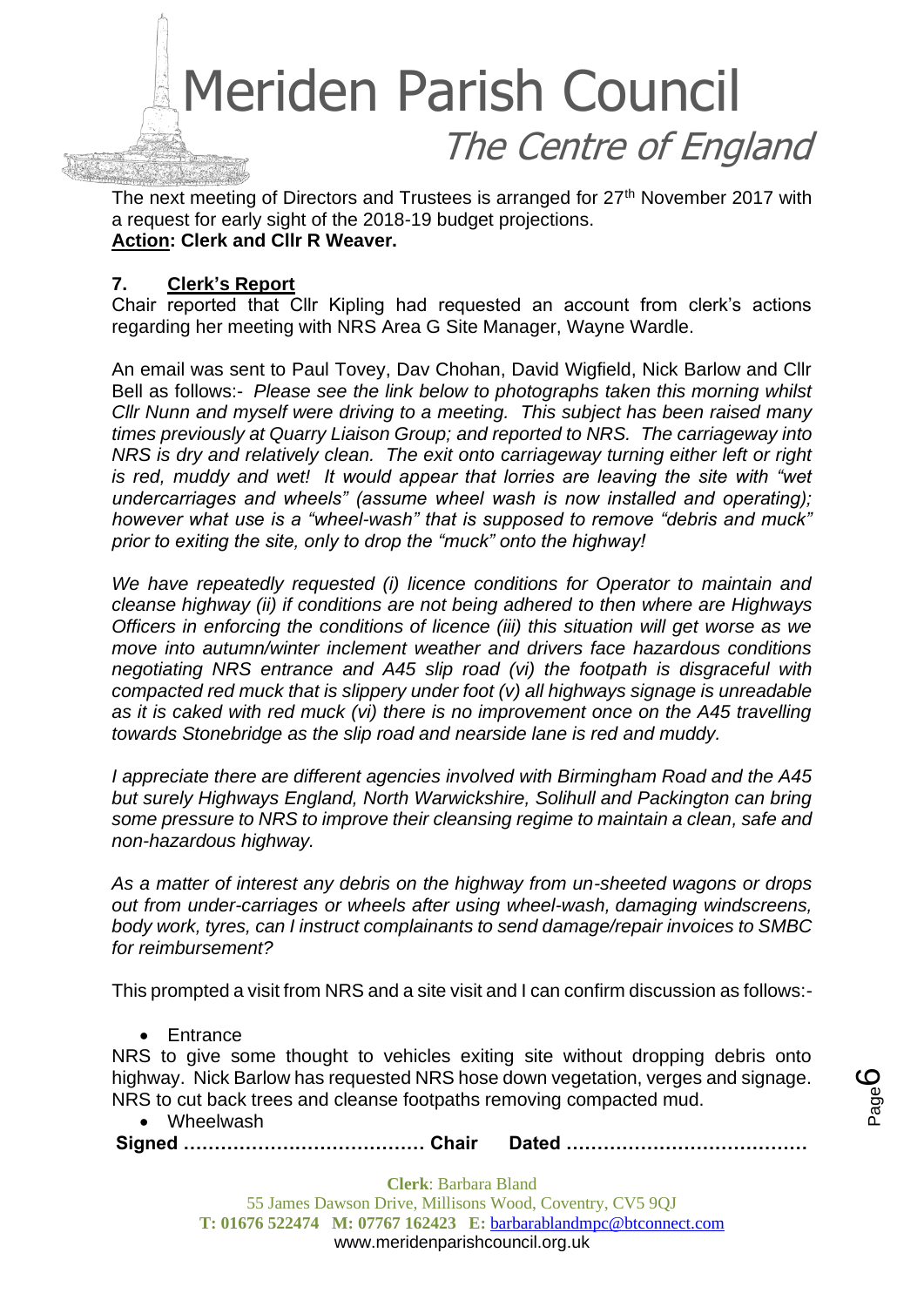New wheelwash operating well; it is larger than previous installed and effective; however all debris from undercarriage, wheels, is loosened and falls onto highway as soon as lorries start moving. A better cleansing regime to be actioned by NRS.

• Sweeper

There are two sweepers in operation. The problem is once the sweeper has passed Packington's triangle the sweeper is unable to safely return onto Birmingham Road without going onto A45 to Stonebridge returning via Hampton Lane. NRS to discuss with Nick Barlow re use of Packington's triangle for turning.

• Dust Monitoring

The recycling plant has been moved further away from Caravan Park easing dust and noise, however dust is still evident on properties. Water suspression is in operation but it is not known the source and whether this forms part of the "bigger problem" involving all operators.

#### **Action: Clerk to monitor. Follow up Harworth Estates laboratory programme of analysis.**

#### **8. District and Ward Councillor Reports**

Nothing to report.

#### **9. Correspondence & Communication**

All correspondence has been circulated to Members via email prior to meeting. The following was brought to Members attention by Chair:-

- Wright Hassall reply to clerk's letter regarding deeds for Village Green;
- St Laurence Church acknowledgement of donation for graveyard maintenance;
- WALC AGM 1<sup>st</sup> November 2017 at Shire Hall, Warwick.

#### **10. Meriden Village Matters**

#### 10.1 Library Update

Cllr M Lee reported that the Library first floor strengthening works had been identified in the reserves. The clerk had asked Neighbourhood's Team to re-engage with Library Services on behalf of parish council which so far has proven unsuccessful. Space is at a premium for the parish council particularly archive storage; therefore a request for Members to approve re-opening discussion with Tracey Cox, Head of Library Services, direct, supported by Cllr Bell, Kath Hemmings and Bruce Brant. The current workload of clerk and council is significant and therefore the clerk will reassess in the New Year.

#### **Action: Clerk**

#### 10.2 Village Commemoration WW1

Cllr M Lee advised a Quiz/Curry fundraising event has been cancelled due to lack of take up. Candlelit vigils continue for 2018; local historian Doreen Agutter will be delivering Part 2 of Meriden in the Great War accompanied by wine and cheese.

**Signed ………………………………… Chair Dated …………………………………**

Page  $\blacktriangleright$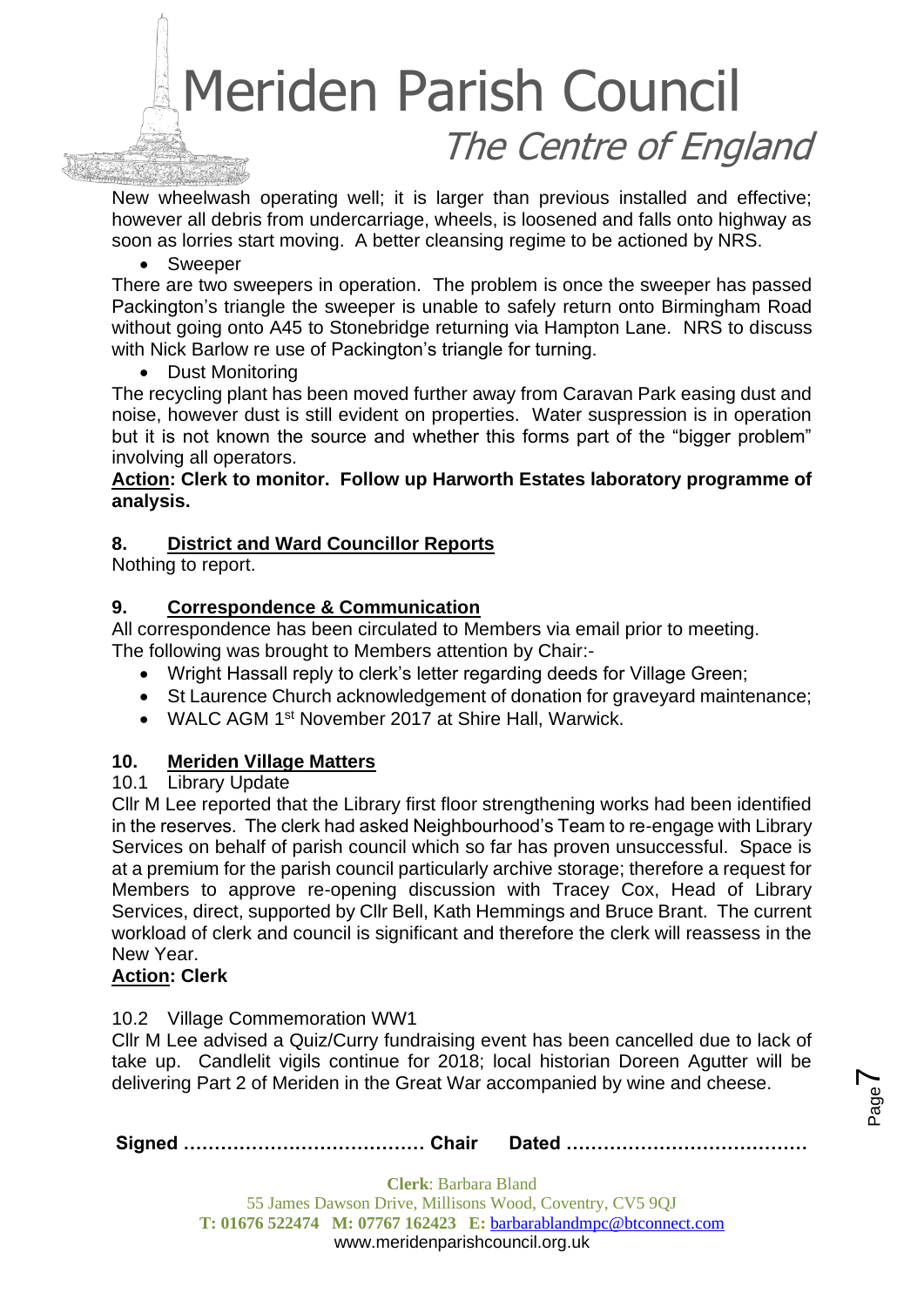WW1 group continue working on the specification for Heritage Memorial funding for maintenance, repairs of Parish Memorial sites and also a permanent sandstone Poppy Memorial for Memorial Approach. WW1 group were very happy with the planting of geraniums but as winter approaches there is a need for winter planting and asked if Bloom could fund plants with volunteers Lis Willis and Cllr Lee carrying out the planting. Woodland View may be able to assist and the clerk will follow up. **Action:** Cllr M Lee and WW1 Group.

Briefly Chair gave a copy of the WALC Annual Report to Cllr M Lee with the Harbury PC feature of plaques being placed on fronts of houses where WW1 fallen servicemen lived. Is it possible WW1 Group could do something similar linked to the WW1 Publication?

**Action:** Cllr M Lee and WW1 Group.

Cllr M Lee advised that the Memorial Plaque removed from the Village Hall is to be resited in Meriden School.

10.2(i) WW1 Poppy Memorial Site A funding bid for Memorial restoration will include Poppy Memorial site to enable a Mosaic permanent Poppy Memorial reported under item 6.2(i).

10.3 Meriden Gate Nothing to report.

10.4 Taylor Wimpey (Transfer of Allotments/freehold land) Nothing to report.

10.5 Highways

Chair reported that further to clerk's invitation for David Hanger to attend this evening's meeting, his apologies had been received. His message confirmed he was working on a diversion management plan and he will share this with the parish council and residents as soon as possible.

**Action: Clerk to chase David Hanger regarding consultation with Parish Council on all aspects of diversion routes with an invitation to attend November's meeting.**

Chair reported that an email had been received from Dav Chohan as follows:- *"Dear Sirs*

*Meriden Church of England Primary School have requested amendments to the traffic regulation order within the lay by on Fillongley Road, Meriden.*

|--|--|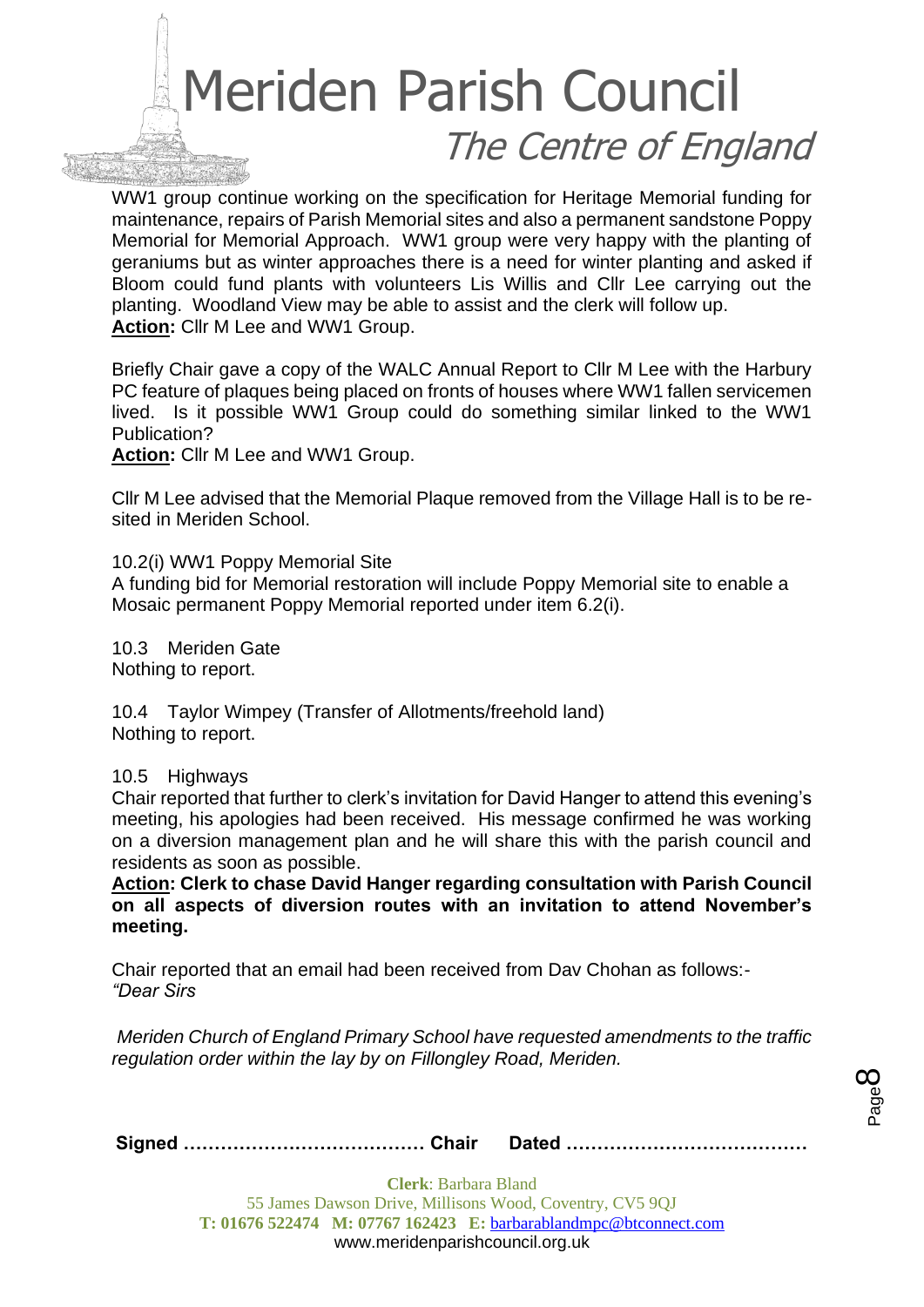

*I attach a copy of drawing no. 8342 showing the proposal. It is proposed to revoke the existing "school keep clear" & "bus stop" traffic orders within the lay by. A bus service is no longer in operation to the school. A new traffic regulation order will be introduced within the lay by which prohibits parking from Monday to Friday between 8.30am-9.30am & 3pm-4pm. The new restriction will allow parents to park within the lay by for only the very short period whilst they drop of or collect their children. The present restrictions are preventing the lay by being utilised for any purpose.*

*Could you please reply to this email, by Friday, 27 October 2017 to give your support or otherwise for the proposed traffic regulation order. If you have any queries please telephone me on 0121 704 6432.*

#### *I look forward to hearing from you."*

**Action: Members considered the above and gave in principle agreement; however a letter to be sent requesting a 6-month trial and review before making new arrangement permanent; enforcement to be in place; a 20mph zone to be implemented; road bumps to be considered on Fillongley Road.** 

10.6 Land Registry & Ownership Nothing to report.

10.7 Solihull Neighbourhoods in Bloom 2018 Nothing to report.

10.8 Litter A new litter bin is to be installed by the bus stop at the top of Meriden Hill.

#### 10.9 Mobile Mast Update

Cllr M Lee reported that there had been 2,000 hits for the mobile mast survey on Facebook page; results received 70% confirming poor reception and 77% confirming their approval for a mobile mast to be sited at rear of Manor Hotel car park. The survey was also available via our website.

**Action**: Cllr M Lee to arrange a meeting with Richard Marsh, General Manager of Manor Hotel, to advise outcome of community survey.

10.10 Local Council Award Scheme Chair advised that this remains a work in progress. **Action:** ALL

10.11Meriden Public Transport

Clerk advised that the new timetable of service 89 reported at last meeting of 18th September 2017, commences on 22nd October 2017. This also includes a Wednesday service to the Mobility Centre in Coventry commencing on 25<sup>th</sup> October 2017.

**Signed ………………………………… Chair Dated …………………………………**

Page ග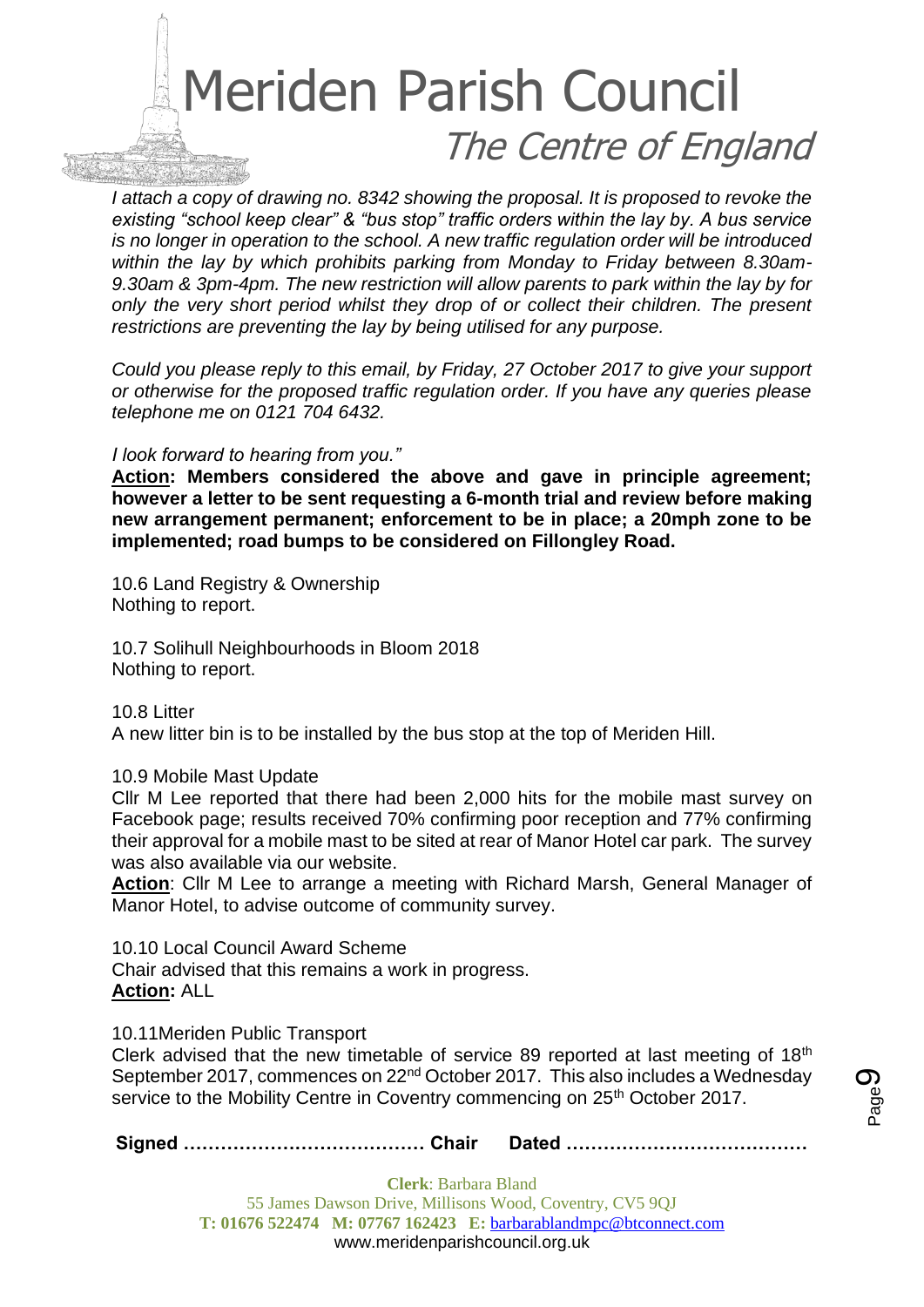We await the outcome of a bus stop outside Balsall Common Medical Centre on Hall Meadow Road and stop at Solihull Hospital.

**Action: Clerk to continue liaising with Transport for West Midlands and Meriden Action Group.**

#### **11. Solihull Partnership Forum**

Nothing to report.

#### **12. Planning Matters**

#### 12.1 Neighbourhood Planning Update

Cllr M Lee advised the next Neighbourhood Planning meeting will be held on Wednesday 8<sup>th</sup> November 2017 commencing at 7.15pm at Pavilion. An invitation has been extended and accepted by Tyler Parkes the promoter of the Birmingham Road site identified in Solihull Local Plan for development. The purpose of their attendance is to bring the steering group and members of the public up to date with their proposal for development of the site with one of the landowners. She further explained that work is currently underway on the draft Neighbourhood Plan pre-submission document in liaison with SMBC to be published in spring 2018.

**Action:** Cllr M Lee and the clerk to arrange meeting. The next Neighbourhood Planning group meeting is arranged for 8<sup>th</sup> November 2017.

Chair advised Members that the clerk had today received an enquiry from a member of the public regarding one of the 13 Meriden sites identified for housing in Solihull Local Plan, being land on Main Road that was being rumoured to be developed with relevant planning permission granted. After extensive enquiries and discussion with SMBC the following is reported:-

Stansgate is the Promoter for this site and submitted the land to SMBC for inclusion in the "call for sites" in 2015. In September 2017 SMBC received a re-submitted application from Stansgate to put this site back into its "call for sites" allocation with a substantially reduced area. Described as Access from Old Road to land running behind properties on Main Road. The top third towards Fillongley Road has been "safeguarded" for future development post 2033, but current site submission is significantly reduced to half the original 2015 proposal. There are plans and a visioning document outlining revised area, accessibility to Village, and proposal. These documents are not yet in the public domain. SMBC assured the parish council that they **"will not be"** promoting this site. No decisions have been made and it would be a Borough decision; however if there is a call for more land to be considered in the next round of consultation, then this site will be re-evaluated.

Cllr M Lee reiterated that SMBC have accepted the parish council recommendation for the Birmingham Road site of a proposed 51 houses to be allocated in the Solihull Local Plan Review with no other sites included.

**Signed ………………………………… Chair Dated ………………………………… Action: Cllr M Lee and Neighbourhood planning group to monitor.**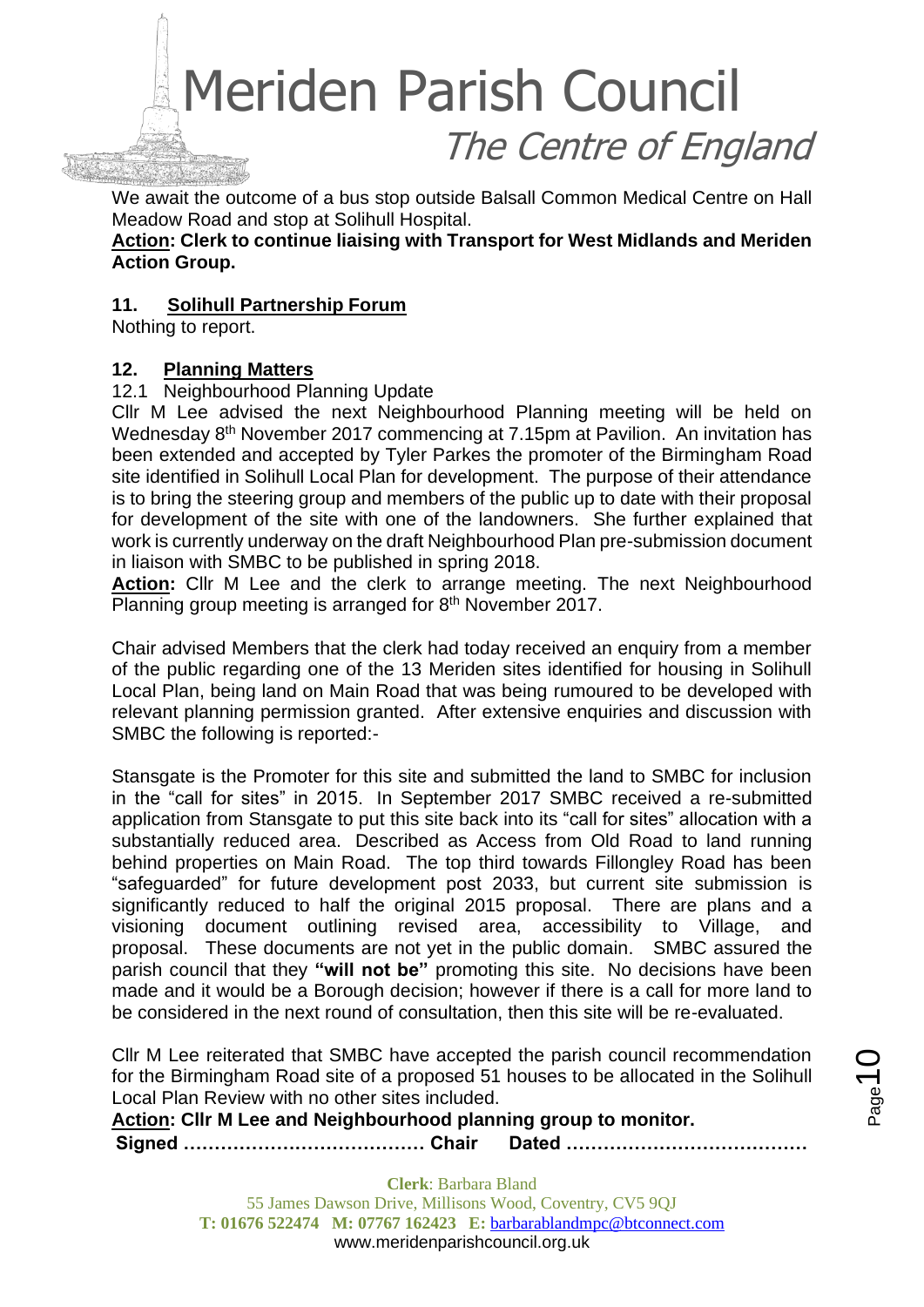#### 12.1(i) Locality Funding Bid

Cllr M Lee reported that the bid had been successful with an award of £3,600. This will fund planning advice with no Neighbourhood Plan costs to residents. Meriden is considered to be a complex neighbourhood planning area and therefore eligible for further technical funding awards which will be explored.

#### **Action: Cllr M Lee and Neighbourhood planning group to monitor.**

#### 12.2 Neighbourhoods Community Action Plan

Chair reported that the latest version had been recirculated in meeting documents for the purpose of reference and to provide any updates.

**Action: ALL – please consider action plan updates and comments to clerk.**

#### 12.2(i)Evidence Base Highways Restriction Review (TRO)

Cllr M Lee advised that as reported previously no response has been received from Ashley Prior regarding assistance with traffic calming and future management plan. She and the clerk have met with Hampton-in-Arden and Berkswell PCs, gained information from Berkswell regarding their appointment of Ove Arup to undertake a consultation and deliver a management strategy in line with SMBC's Highways planning. Fundamentally this will form part of Meriden's Neighbourhood Plan strategy and policy. With SMBC's lack of support Members are requested to consider their previous approval to seek a quotation for Ove Arup to work with the Neighbourhood Planning group to provide a traffic management plant that may be used for funding opportunities. Members unanimously agreed their previous approval for Ove Arup to be contacted for quotation and appointment.

#### **Action: Clerk to contact Ove Arup; Cllr M Lee and Neighbourhood Planning working group to monitor.**

12.3 Solihull Local Plan Review Nothing to report.

#### 12.4 Planning Application Status Updates

Cllr Haque the planning committee had processed all applications and comments had been copies and pasted. A new system has been developed providing easy access and tracking. She further advised that contact had been made with SMBC planning with a request for Sheron French to arrange training for the planning portal. **IT WAS RESOLVED** Cllr Haque to chase Sheron French.

Cllr Nunn reported that he had requested "Right Areas in Right Places" consultation be raised on agenda for whole Council response. Members considered and requested planning committee to work through consultation document on behalf of full council. In principle Members agreed with what was being proposed.

#### **Action: Cllr Haque to co-ordinate response from planning committee on behalf of full Council and submit response.**

**Signed ………………………………… Chair Dated …………………………………**